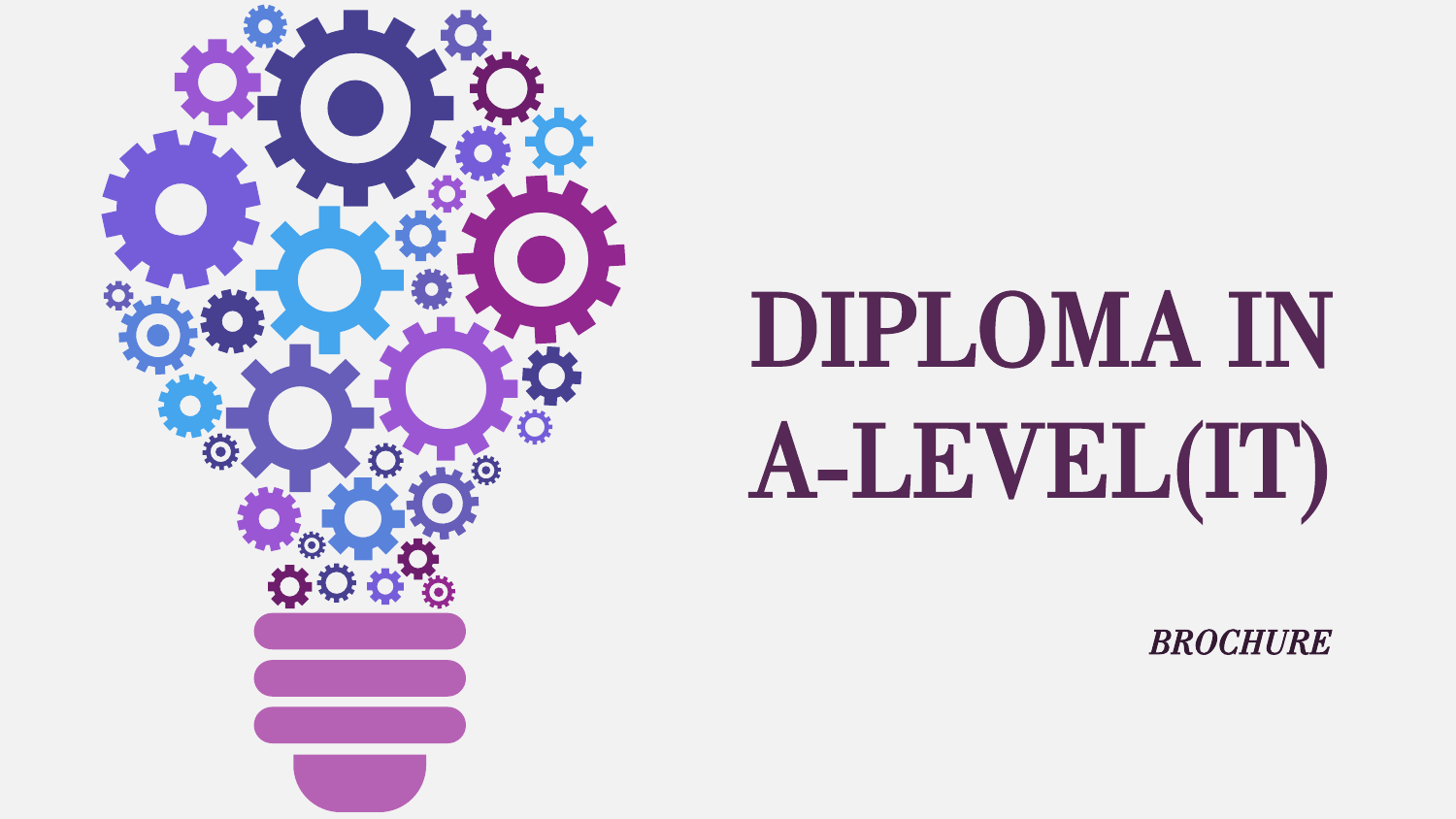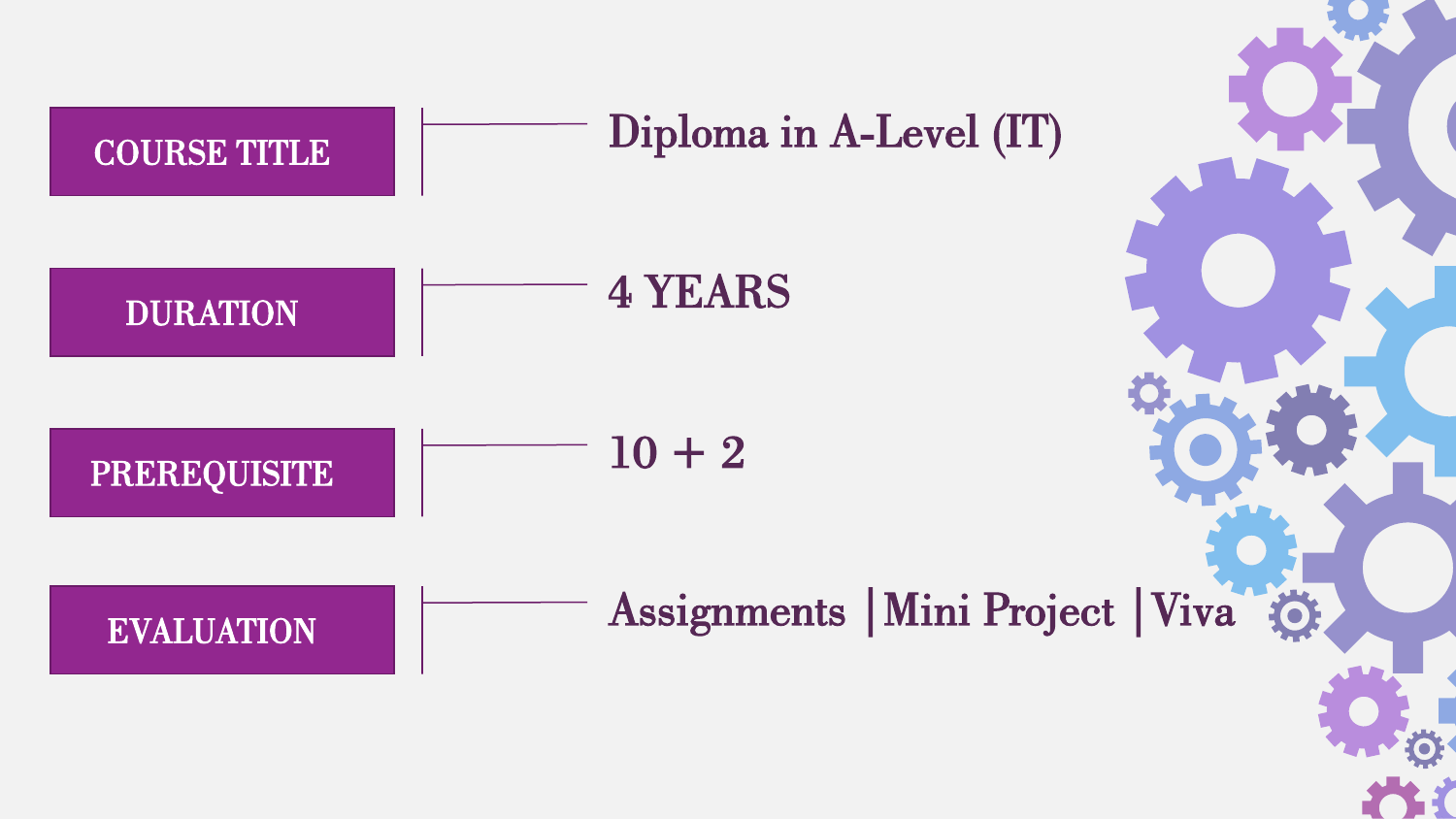### COURSE DESCRIPTION

#### *ABOUT COURSE*

Industry needs has also changed with the availability of new and advanced technologies and tools. With the advancement in technologies, the software development practices have also changed. This also has led to change in job profile. Different job roles require different skills. Moreover, the digital initiatives taken by Government have also changed the way the business is taking place these days.

#### *AFTER COMPLETITION*

After completing this course generate skilled manpower in the area of Information Technology (IT) and Electronics at the national level by utilizing the facilities and infrastructure available with the institutions/organizations in the non-formal sector.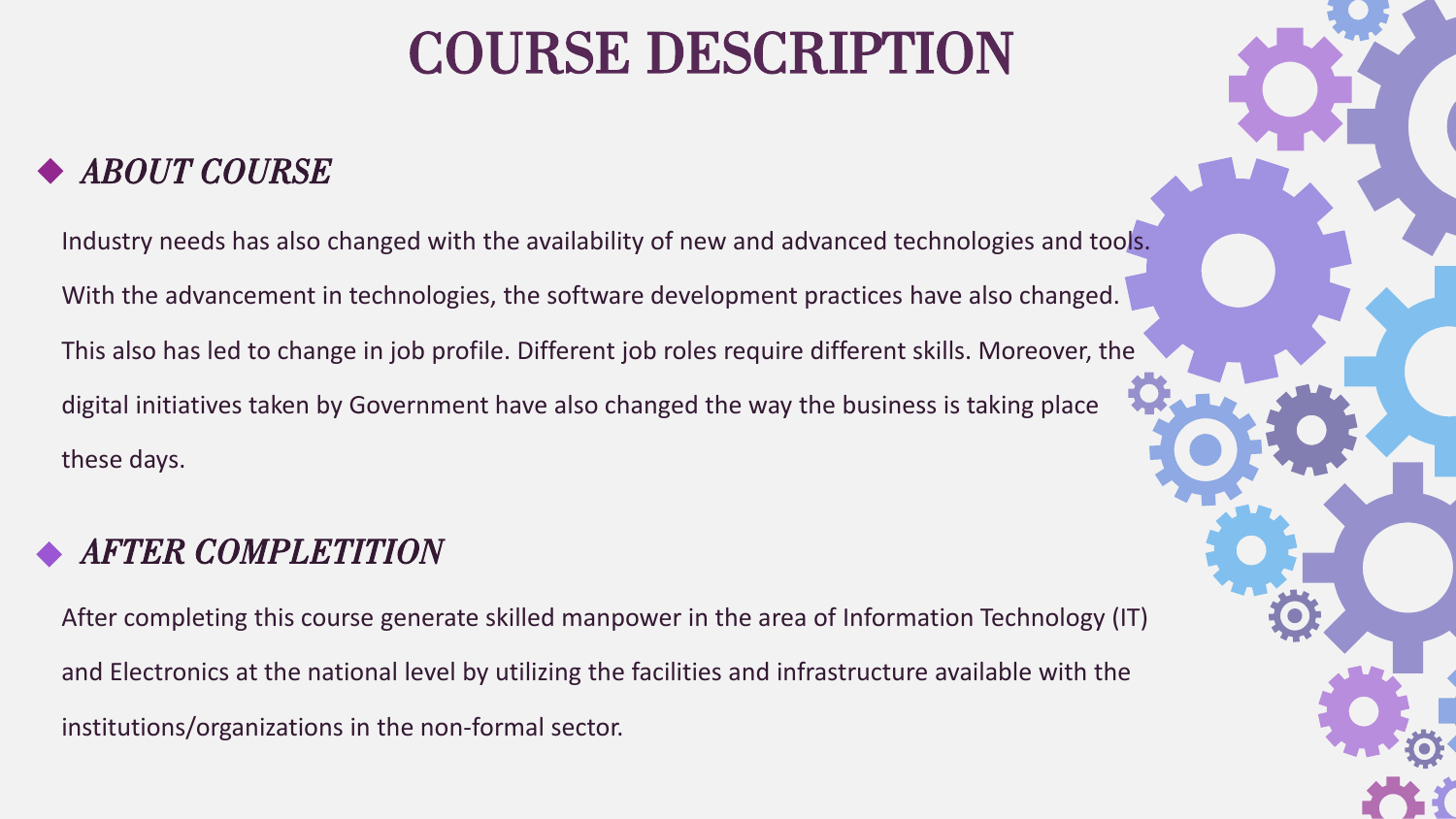